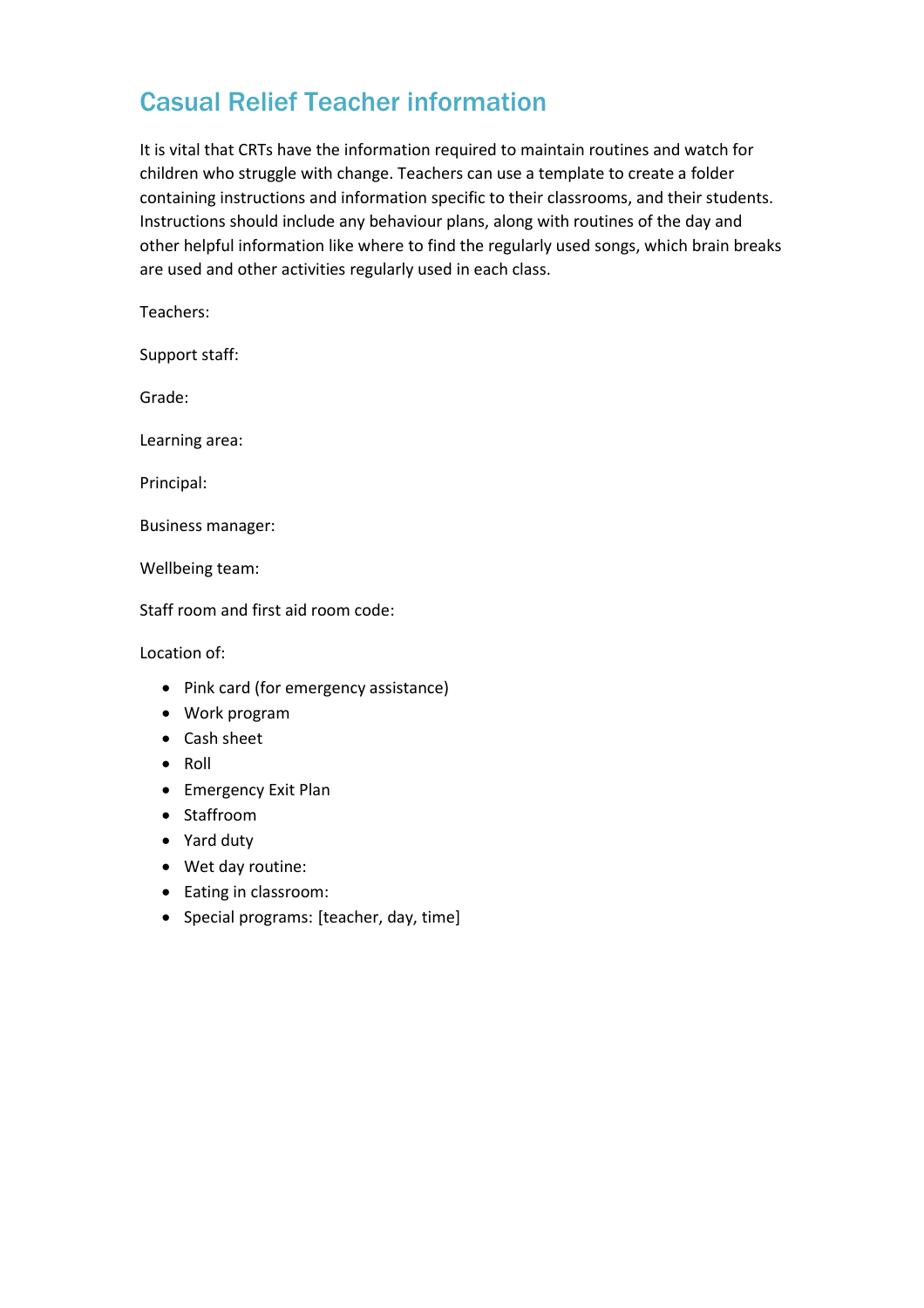## Dear Casual Relief Teacher

Welcome to the **\_\_\_\_\_\_\_\_\_\_\_\_\_\_\_\_\_\_\_\_\_\_ Learning Area** at Carlton Primary School.

Staff at Carlton Primary predominantly work in teams and today you are part of the **\_\_\_\_\_\_\_\_\_\_\_\_\_\_\_\_\_\_\_\_\_\_\_\_\_\_\_\_\_ team.** Please follow the lead of the learning area teacher and refer to the guidelines below.

Check in with the learning area teacher to find out what today's work program entails. In the event that both learning area teachers are absent, please refer to the learning area 'Away Day' work program housed in this folder.

Please support the learning area teacher by:

- setting up resources and packing up at the end of the day
- supporting identified individual or small groups of students
- assisting with classroom behaviour management (see below for further information)
- leading or supporting learning experiences where negotiated

Please observe our school-wide positive behaviours:

- We are safe
- We are respectful
- We are learners

A detailed classroom learning agreement is visible within the learning area. When students do not demonstrate these behaviours, the school-wide 'reset procedure' is to be followed (instructions for the procedure are contained in this folder).

## Positive consequences:

'Raindrops' can be awarded to students demonstrating the learning behaviours: reflection, curiosity, bravery, self-regulation and persistence. 'Rainbows' may be awarded when students demonstrate acts of kindness. Raindrops and rainbows can be collected by students from the main office and displayed in our foyer.

Specific learning area positive consequences:

- Being kind to other students
- Listening to the teacher and other students when sitting on the floor
- Putting your hand up and being brave to share your thinking

Thank you for your support.

Sincerely,